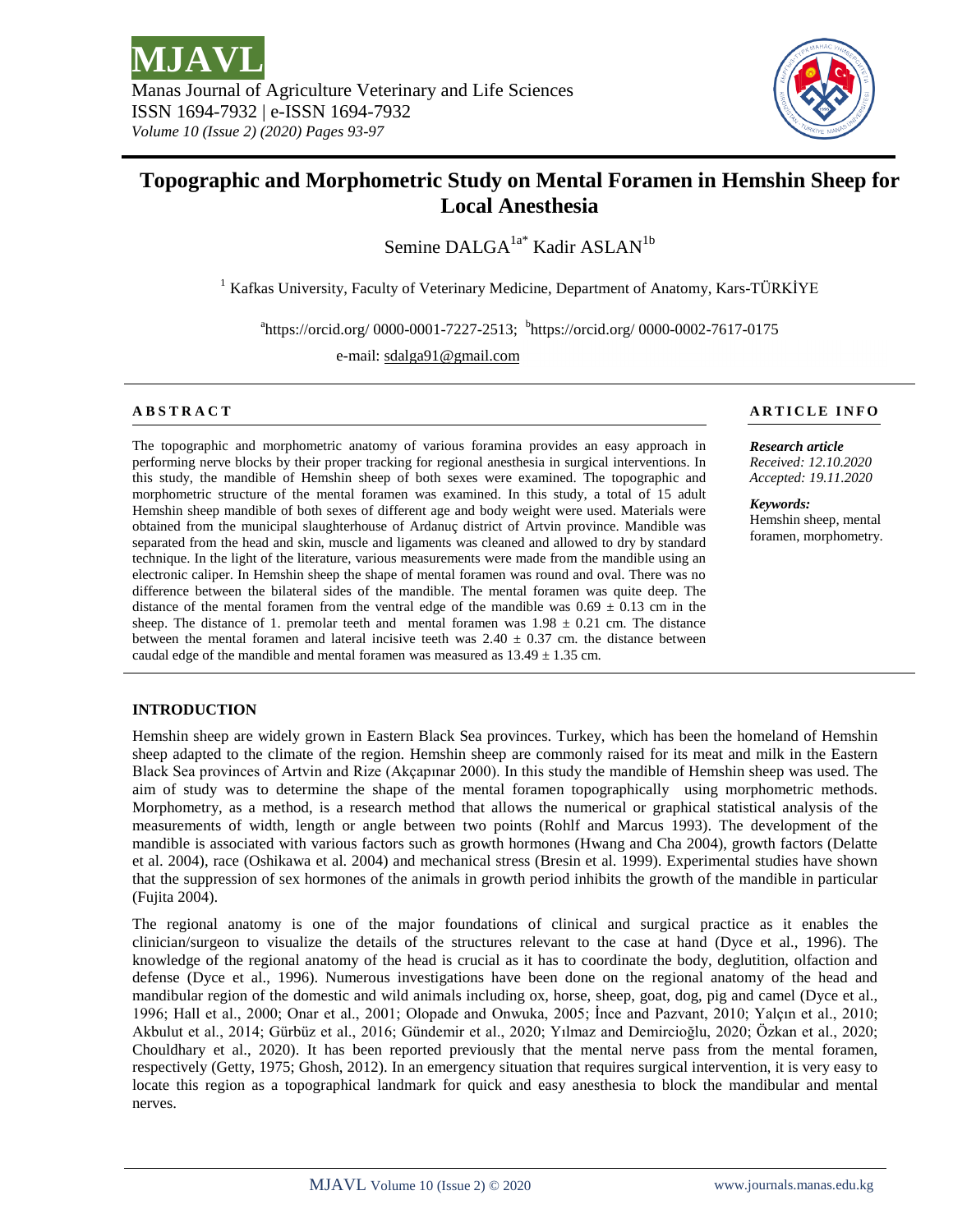#### **MATERIALS AND METHODS**

This study was conducted with 15 Hemshin sheep mandible of both sexes. Mandible were obtained during animal slaughter in Artvin Ardanuç district. First, mental nerve is dissected than the muscles and ligaments were removed from the mandible. Mandibles were dried by standard bone maceration technique. All the topographic and morphometric studies of the mental foramen and their records were made in the Anatomy Department of the Faculty of Veterinary Medicine of Kafkas University. Then, in accordance with the literature, measurements were made with the electronic caliper at the points indicated below.

- 1. The mental foramen were identified in various shapes, size and directions at the lateral aspect of the rostral part of each mandible.
- 2. The distance from the base of the mandible (ventral border of the mandible) to the mental foramen was measured and recorded.
- 3. The distance from the lateral alveolar border of the first premolar tooth to the mental foramen was measured and recorded.
- 4. The distance from the lateral extent of the alveolar root of the lower incisor to the mental foramen was measured and recorded.
- 5. The distance from the caudal border of the mandibular to the mental foramen was measured and recorded.

The mean values of all measurements with standard deviations were evaluated in SPSS Statistics 20.0.

#### **RESULTS**

Mental foramen is usually located on the lateral face of the mandible. The shape of mental foramen of Hemshin sheep was only oval and round. There was no difference in shape between the bilateral faces of the same mandible. The mental foramen was quite deep. The mandibles that were examined are in the following picture (Figure 1/a, b).





**Figure 1**: **a.** Oval shaped mental foramen, **b.** Round shaped mental foramen.

The topographic and morphometric location of the mental foramen is shown in Figure 2. The mean and standard deviation values of these points are given in Table 1 below.



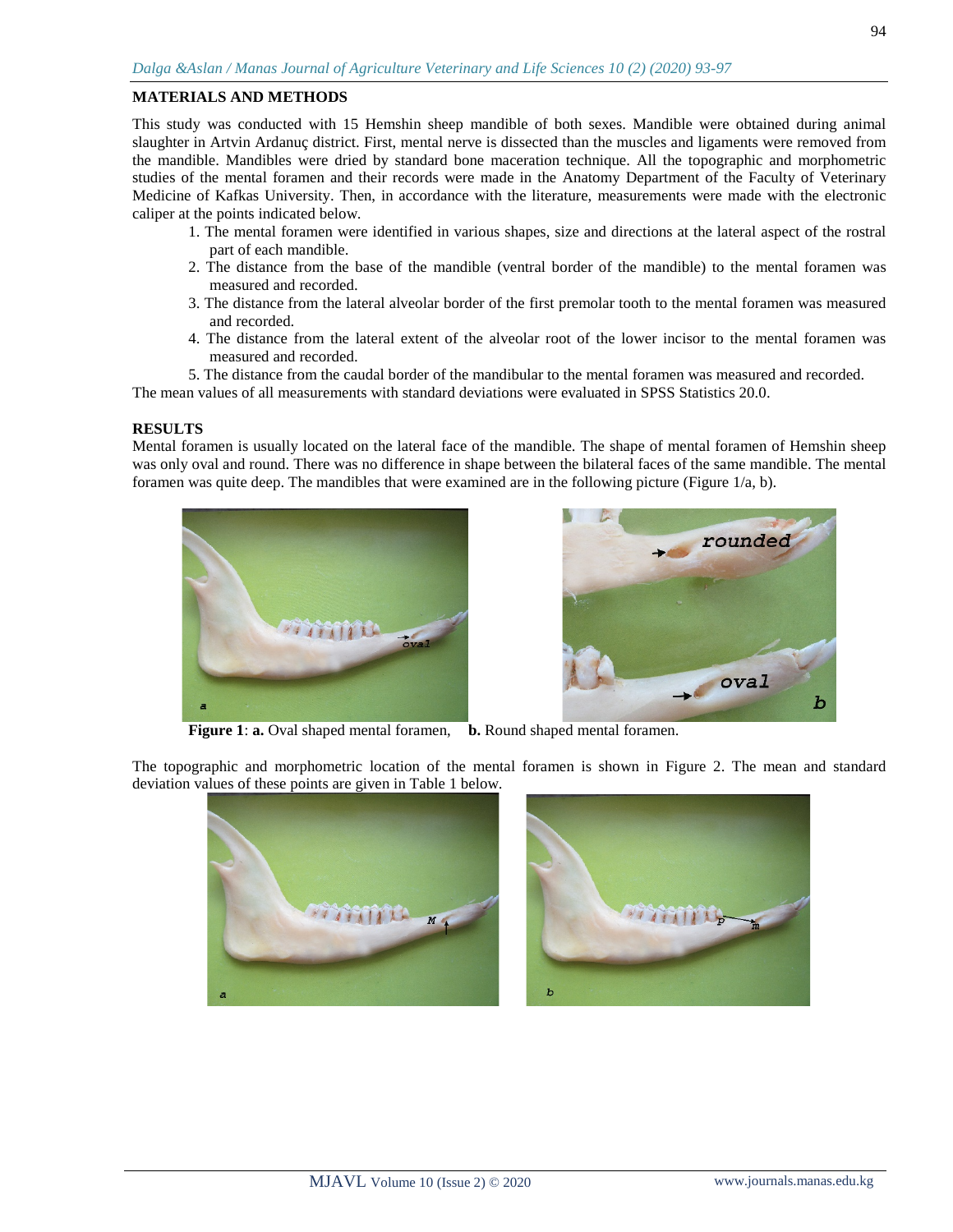

tooth to mental foramen (PM), c. distance between lateral incisor tooth to mental foramen (IM) and d. distance between caudal border of ramus of mandible to mental foramen (RM).

|  | Table 1. Morphometric measurement of mental foramen on mandible of Hemshin sheep. |  |  |  |
|--|-----------------------------------------------------------------------------------|--|--|--|
|  |                                                                                   |  |  |  |

| <b>Parameters</b>                                                     | Minimum (cm) |       | Maximum $(cm)$ Mean + Std. Deviation $(cm)$ |
|-----------------------------------------------------------------------|--------------|-------|---------------------------------------------|
| Distance from base of body of mandible to<br>mental foramen           | 0.5          | 0.9   | $0.69 \pm 0.13$                             |
| Distance from $1st$ premolar tooth to mental<br>foramen               | 1.64         | 2.24  | $1.98 + 0.21$                               |
| Distance from lateral incisor tooth to<br>mental foramen              | 1.91         | 2.87  | $2.40+0.37$                                 |
| Distance from caudal border of ramus of<br>mandible to mental foramen | 11.50        | 15.12 | $13.49 \pm 1.35$                            |

**Table 2.** *The result were found similar parameters in some animals*

| <b>Parameters</b>                                 |       | Distance from 1 <sup>st</sup><br>Distance from base<br>of body of mandible<br>premolar tooth to<br>mental foramen<br>to mental foramen |                          | Distance from<br>lateral incisor<br>tooth to mental<br>foramen | <b>Distance from</b><br>caudal border of<br>ramus of<br>mandible to<br>mental foramen |  |
|---------------------------------------------------|-------|----------------------------------------------------------------------------------------------------------------------------------------|--------------------------|----------------------------------------------------------------|---------------------------------------------------------------------------------------|--|
| <b>Black</b><br>bengal                            | goat  |                                                                                                                                        |                          | $2.11 \pm 0.17$ cm                                             | $11,69 \pm 0.40$ cm                                                                   |  |
| (Uddin et all)<br>Mehreban sheep                  |       |                                                                                                                                        | $\overline{\phantom{a}}$ |                                                                | $13,74\pm0,18$ cm                                                                     |  |
| <b>Barbados</b><br>black                          | belly | $0.70\pm0.18$ cm                                                                                                                       | $2.25 \pm 0.38$ cm       | $2.25 \pm 0.31$ cm                                             | $15,23 \pm 1.46$ cm                                                                   |  |
| sheep                                             |       |                                                                                                                                        |                          |                                                                |                                                                                       |  |
| Gwembe Valley                                     | dwarf | $2.35 \pm 0.26$ cm                                                                                                                     |                          | $1.58 \pm 0.19$                                                | $9,26 \pm 0.49$                                                                       |  |
| goat<br><b>Black</b><br>bengal<br>(Podder et all) | goat  | $0.77 \pm 0.04$ cm                                                                                                                     | $1.46 \pm 0.09$ cm       | $2.01 \pm 0.05$ cm                                             | $11.81 \pm 0.89$                                                                      |  |
| West African dwarf goat                           |       |                                                                                                                                        |                          | $1.56 \pm 0.22$ cm                                             |                                                                                       |  |
| Hemshin sheep                                     |       | $0.69 \pm 0.13$ cm                                                                                                                     | $1.98 \pm 0.21$ cm       | $2.40\pm0.37$ cm                                               | $13.49 \pm 1.35$ cm                                                                   |  |

### **DISCUSSION AND CONCLUSION**

Figure 1 shows that the mental foramen consist of different shapes and sizes. This is consistent with the information in the literature Monfared et al., (2013), Goodarzi N and Hosseini (2013), Kataba et al., (2014), Poddar et al., (2018). The distance of the mental foramen to the ventral edge of the mandible was  $0.69 \pm 0.13$  cm in the sheep. This measure is

 $0.77 \pm 0.04$  in Black Bengal goat (Poddar, 2018), Mohamed et al., (2016) reported that the rate of  $0.70 \pm 0.18$  cm. Kataba et al., (2014) reported this length as  $2.35 \pm 0.26$  cm.

The distance from 1st premolar tooth to mental foramen was 1,98 $\pm$ 0,21. This measurement was reported to be 1.46  $\pm$ 0.09 cm and  $2.25 \pm 0.38$  cm in the literature, respectively. (Poddar et al., 2018; Uddin et al., 2009). As a result of this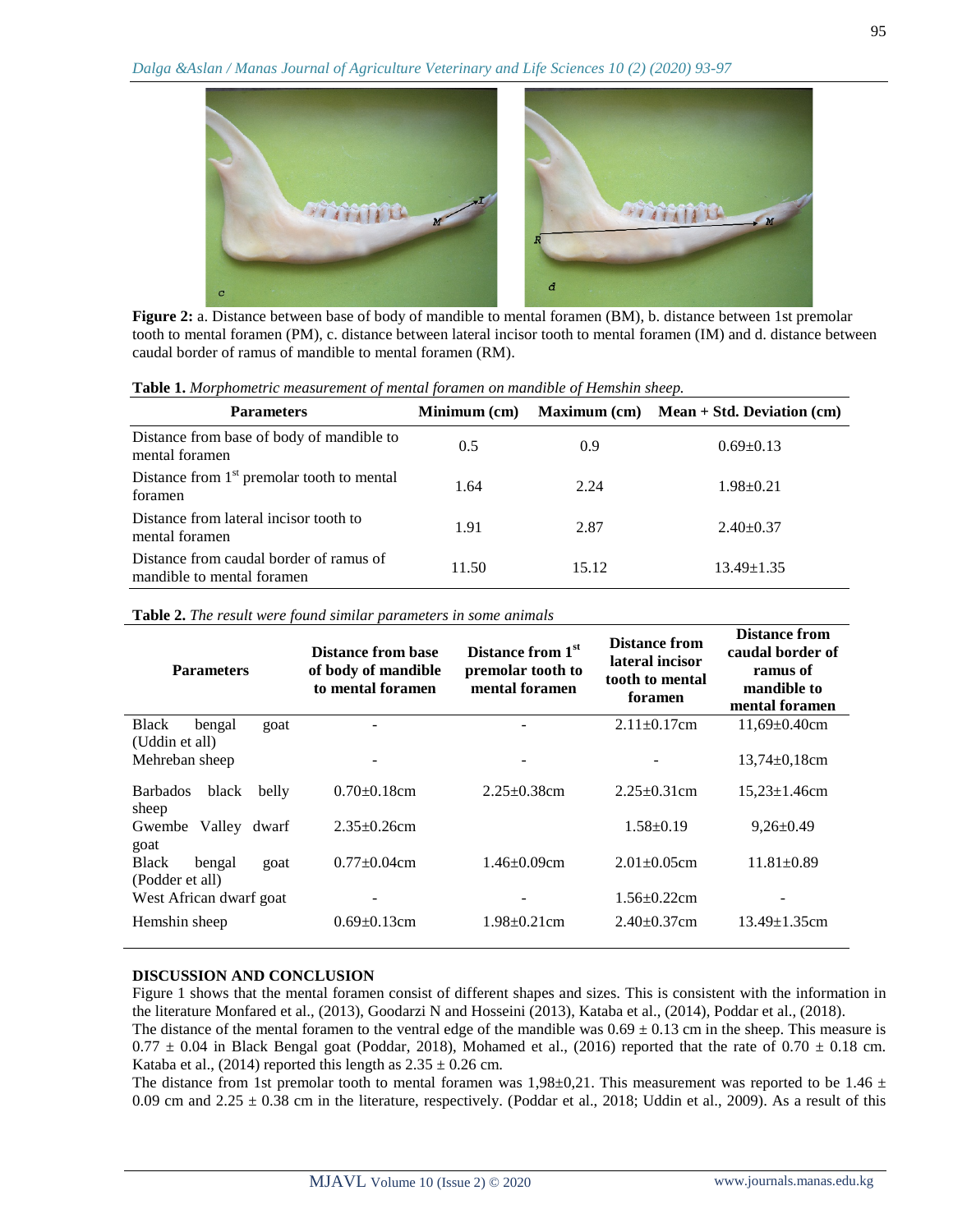finding, it supports that mental foramen can be palpated ventro-laterally at  $1.98 \pm 0.21$  cm distance from the first premolar tooth in Hemshin sheep.

The distance from mental foramen to lateral incisive tooth was found to be  $2.40 \pm 0.37$ . This measurement have been reported 2.01  $\pm$  0.05 cm in Black Bengal Goat (Poddar et al., 2018), 2.11  $\pm$  0.17, Uddin et al., (2009), 2.25  $\pm$  0.31 cm Mohamed et al.,  $(2016)$ ,  $1.56 \pm 0.22$  cm. Olopade and Onwuka  $(2005)$ ,  $1.58 \pm 0.19$  cm Kataba et al.,  $(2014)$ .

The distance from caudal edge of the ramus mandible to mental foramen was measured as  $13.49 \pm 1.35$  cm in this study. This measurement have been reported 11.8  $\pm 0.89$  in Black Bengal Goat (Poddar et al., 2018), 11.69  $\pm$  0.4 cm. Uddin et al.,  $(2009)$ ,  $9.26 \pm 0.49$  cm. Kataba et al.,  $(2014)$ . This parameter was found to be more than the values in the study. However, Karimi et al., (2012) was reported 13.74  $\pm$  0.18 cm in Mehreban sheep and 15.23  $\pm$  1.46 cm. Mohamed et al., (2016). All findings and literature data are given in the table 2.

As a result, it can be concluded that the study on mental foramen in Hemshin sheep would be beneficial for the clinicians anesthetic drugs for the nerves of mandibular region and can aid the veterinary practitioners during the injuries Hemshin sheep.

#### **REFERENCES**

Akçapınar H (2000). Koyun Yetiştiriciliği, İsmat Matbaacılık, 2. Baskı, 109-115. Ankara.

- Akbulut Y, Demiraslan Y, Gürbüz İ, Aslan K (2014). Yeni Zelanda Tavşanı (Oryctolaguscuniculus L.)'ında cinsiyet faktörünün mandibula morfometrisine etkisi. 28, 15-18 2014, Fırat Üniv. Sağl. Bil. Vet. Derg.
- Bresin A, Kiliaridis S, Strid KG (1999). Effect of masticatory function on the internal bone structure in the mandible of the growing rat. 107, 35 – 44. Eur. J. Oral Sci.,
- Choudhary OP, Priyanka KPC, Keneisenuo, Konwar B, Doley PJ, Kalita A, Gündemir O (2020). Applied Anatomy of the Maxillofacial and Mandibular Regions of Indian Mithun (*Bos frontalis*) and its Clinical Significance in Regional Anesthesia. Indian Journal of Animal Research.
- Delatte M, Von den Hoff JW, Maltha JC, Kuijpers-Jagtman AM (2004). Growth stimulation of mandibular condyles and femoral heads of newborn rats by IGF-I. 49, 165–175, Arch.Oral Biol.
- Dyce KM, Sack WO, Wensing CJG (1996). Textbook of veterinary anatomy. 2nd edn. Elsevier, Philadelphia, USA.
- Fujita T (2004). Effects of sex hormone disturbances on craniofacial growth in newborn mice. 83, 250–254, J. Dent. Res.
- Getty R (1975). Sisson and Grossman's: The anatomy of the domestic animals, 2nd (edn.), Vol. I, W.B. Saunders Co. Philadelphia, USA.
- Ghosh RK (2012). Primary veterinary anatomy, 5th edn., Current books international, Kolkata, West Bengal, India.
- Goodarzi N, Hoseini TJ (2013). Morphometric Characteristics of the Maxillofacial and Mandibular Regions of Markhoz Goat Breed and its Clinical Value for Regional Anaesthesia in Western Iran. Global Veterinaria 11(1): 107-111.
- Gündemir O, Duro S, Jashari T, Kahvecioğlu O, Demircioğlu İ, Mehmeti H (2020). A study on morphology and morphometric parameters on skull of the Bardhoka autochthonous sheep breed in Kosovo. Anat Histol Embryol. 00:1–7. https ://doi.org/10.1111/ahe.12538.

Gürbüz İ, Demiraslan Y, Gülbaz F, Aslan K (2016). Malakan Atı mandibula' sının cinsiyete göre morfometrik özellikleri. Eurasian J. Vet. Sci, DOI: 10.15312/EurasianJVetSci.2016318390, 32(3): 00-00.

- Hall LW, Clarke KW, Trim CM (2000). Wright's veterinary anesthesia. 10th edn. ELBS and Baillierre Tindall, London, UK.
- Hwang CJ, Cha JY (2004). Orthodontic treatment with growth hormone therapy in a girl of short stature, 126, 118–126, Am. J. Orthod. Dentofac.
- İnce GN, Pazvant G (2010). Morphometry of the Mandible in rats (wistar Albino). 36 (1), 51-56 J. Fac. Vet. Med. İstanbul Univ.
- Karimi I, Hadipour MM, Nikbakht P, Motamedi SH (2012). The Lower Jawbone of Mehraban Sheep: A descriptive morphometric approach. World's Veterinary Journal 2(4): 57-60.
- Kataba A, Mwaanga ES, Simukoko H, Pares CPM (2014). Clinical anatomy of the head Region of Gwembe Valley dwarf goat in Zambia. International Journal of Veterinary Science 3(3): 142-146.
- Mohamed R, Drisco M, Mootoo N (2016). Clinical Anatomy of the skull of the Barbados Black Belly Sheep in Trinidad. International Journal of Current Research in Medical Science 2(8): 8-19.
- Monfared AL, Naji H, Sheibani MT (2013). Applied anatomy of the head region of the Iranian Native goats (Capra hircus). Global Veterinaria 10(1): 60-64.
- Olopade JO, Onwuka Sk (2005). An osteometric study of the skull of the West African Dwarf goat from South Eastern Nigeria. II- Mandibular and Maxillofacial features (Short Communication). Nigerian Veterinary Journal 27(2): 66- 70.

Onar V, Özcan S, Pazvant G (2001). Skull typology of adult male Kangal dogs. Anat. Histol. Embryol. 30(1): 41-48.

Oshikawa M, Sugano N, Ishigaki R, Ito K (2004). Gene expression in the developing rat mandible: a gene array study. 49, 325-329, Arch. Oral Biol.